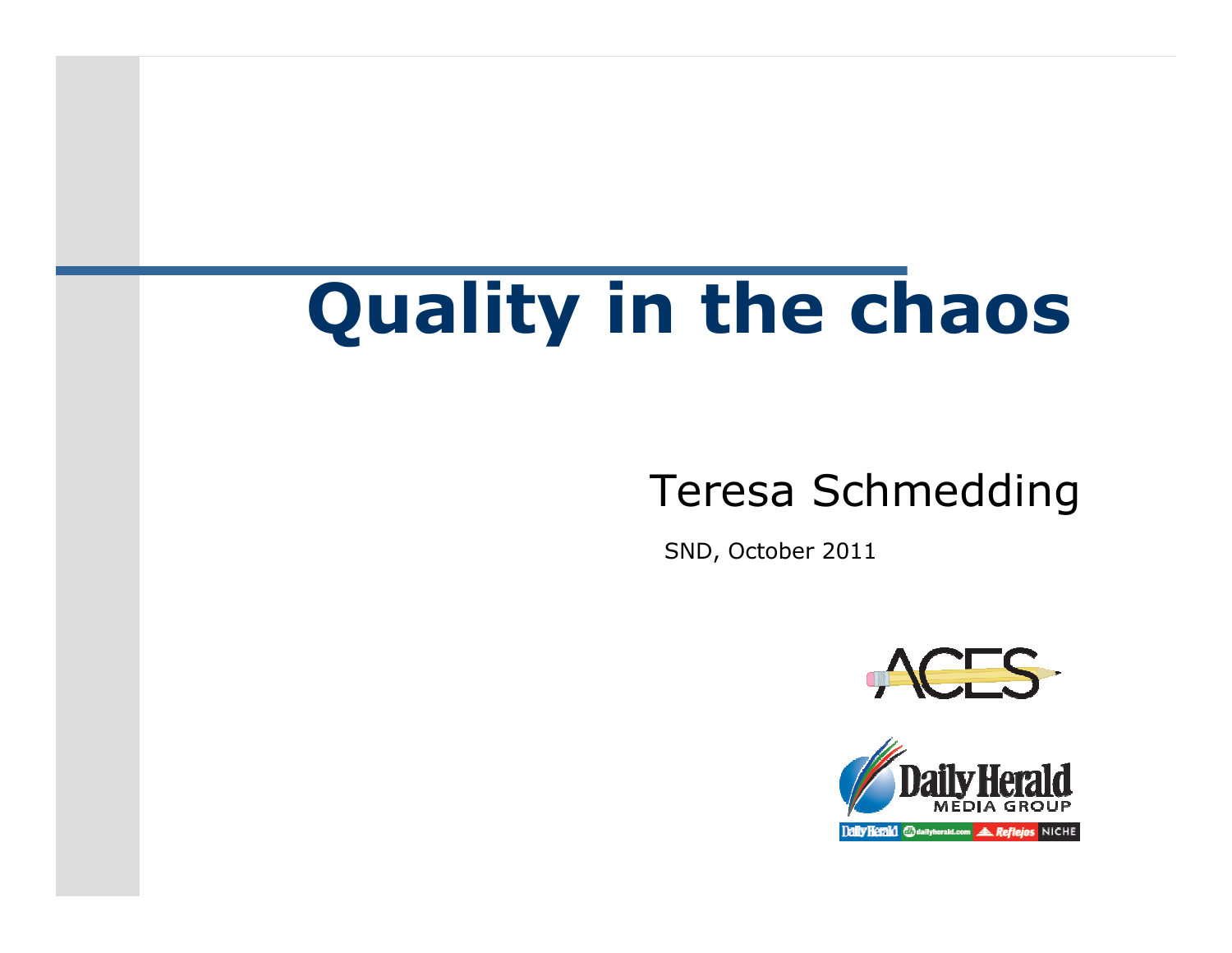## How to juggle – everything?

Fact, fiction, myth,rumor,guesswork …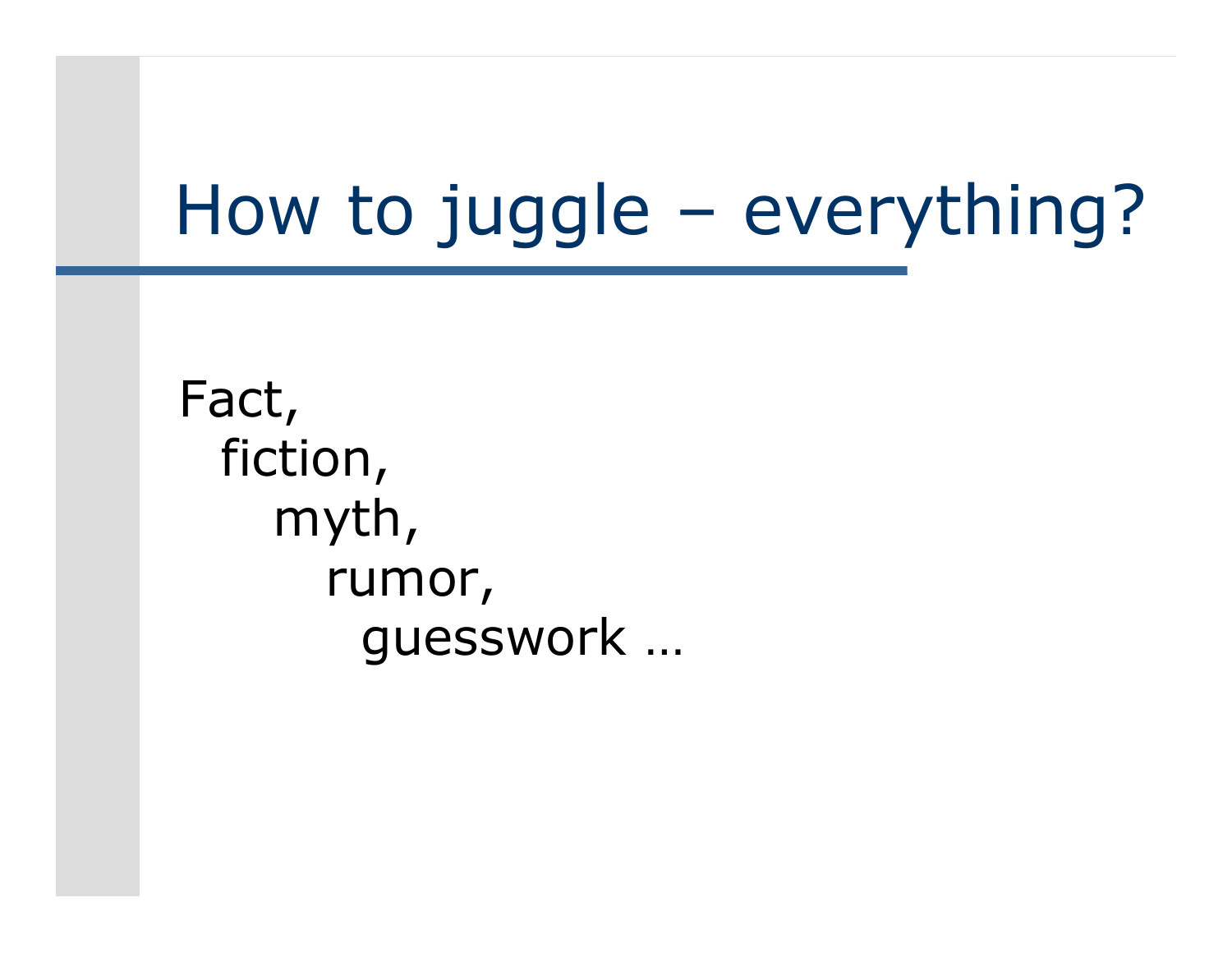### Research

**Myth**: People don't care about quality as much online as they do in print.

To whom it may concern...

Congratulations on the award winning print quality. It allowed me to read the headline you screwed up. "Indiana beats Purdue for the fourth straight time". Purdue won the game 67-53. Have a great day!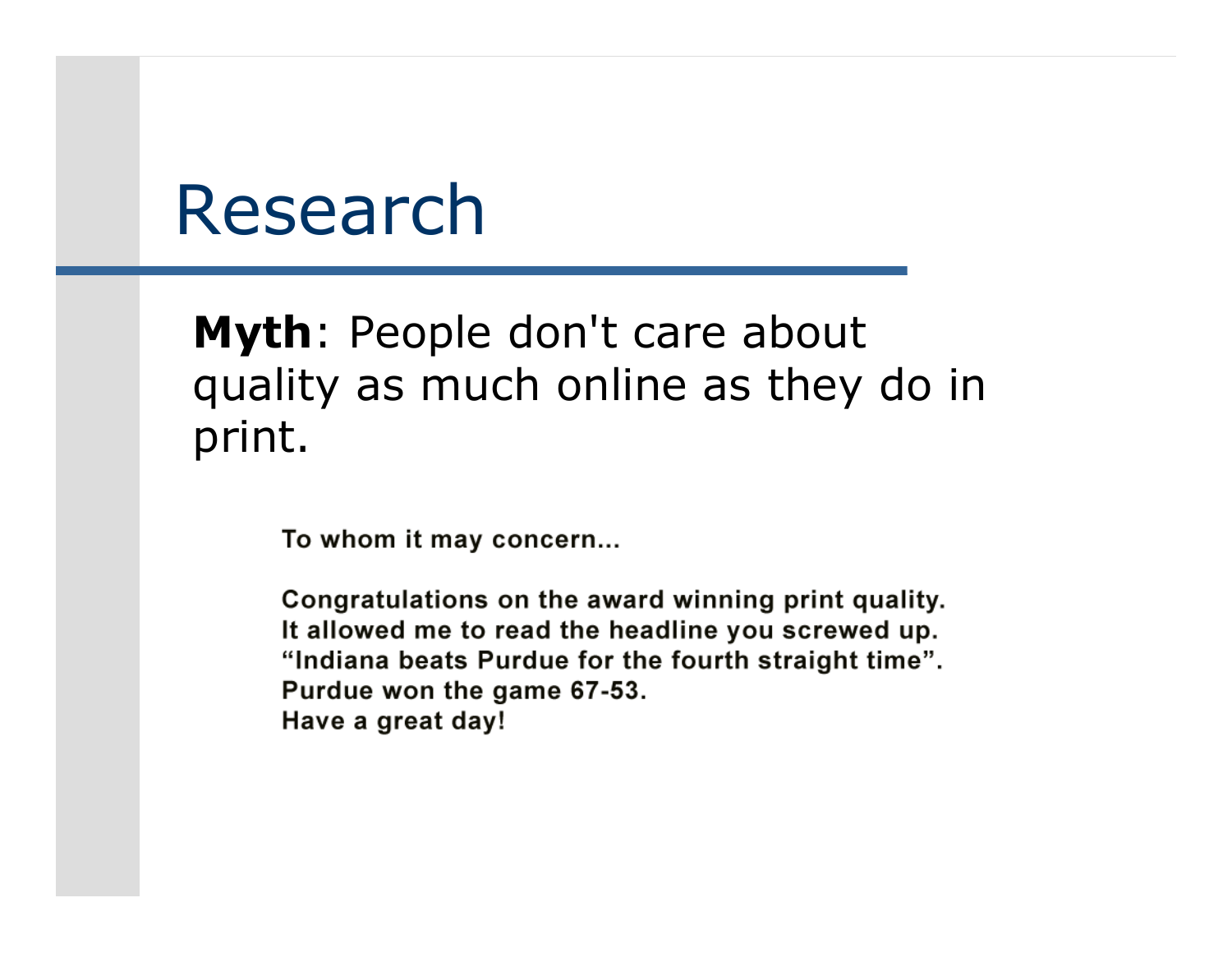#### Fact

Dedicated readers (an hour or more a day) have higher standards

More concerned about professionalism and grammar than errors of style or structure.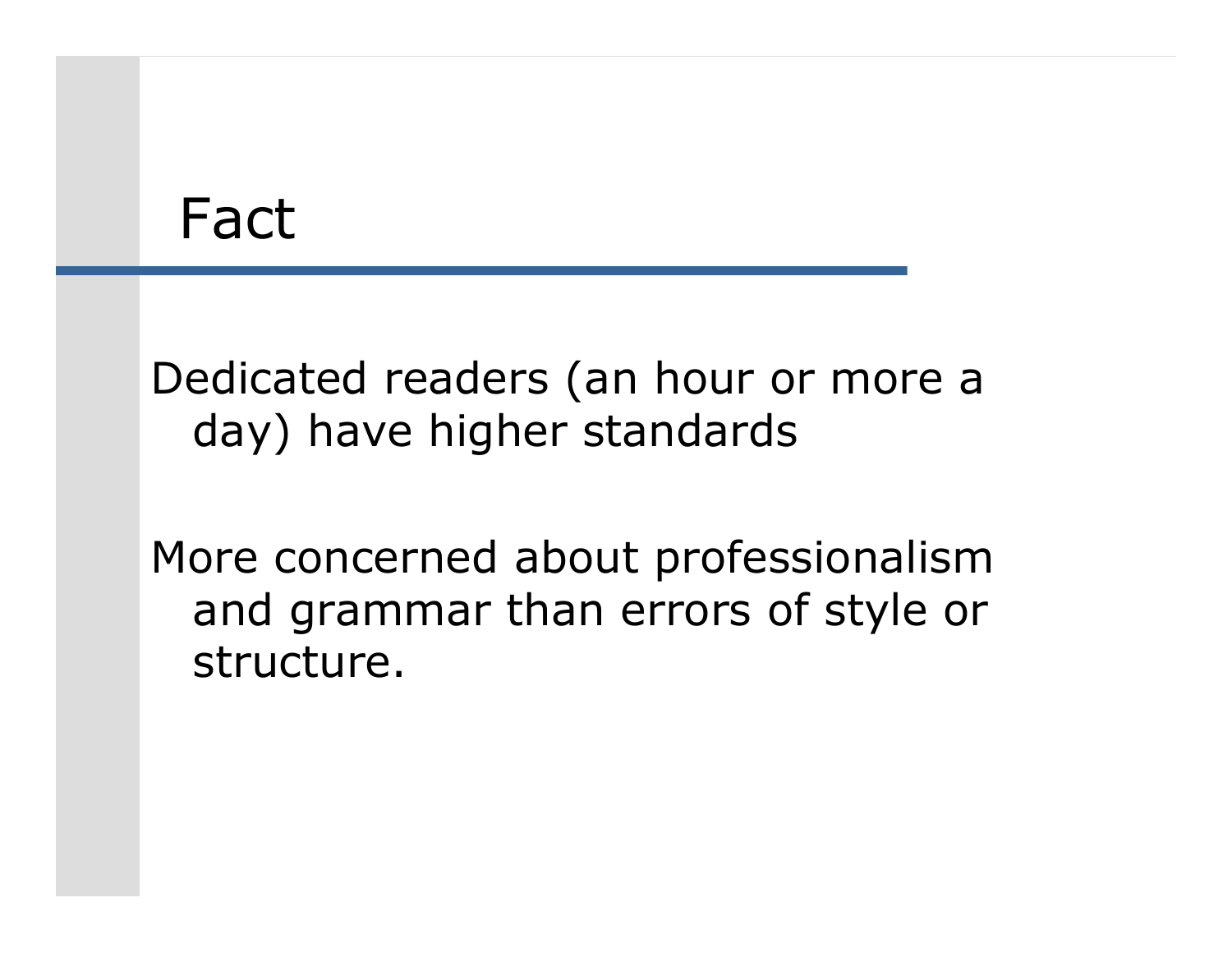# What they noticed

Professionalism: Sounds professional, written with care, what I expect from serious news organization, clean of mistakes

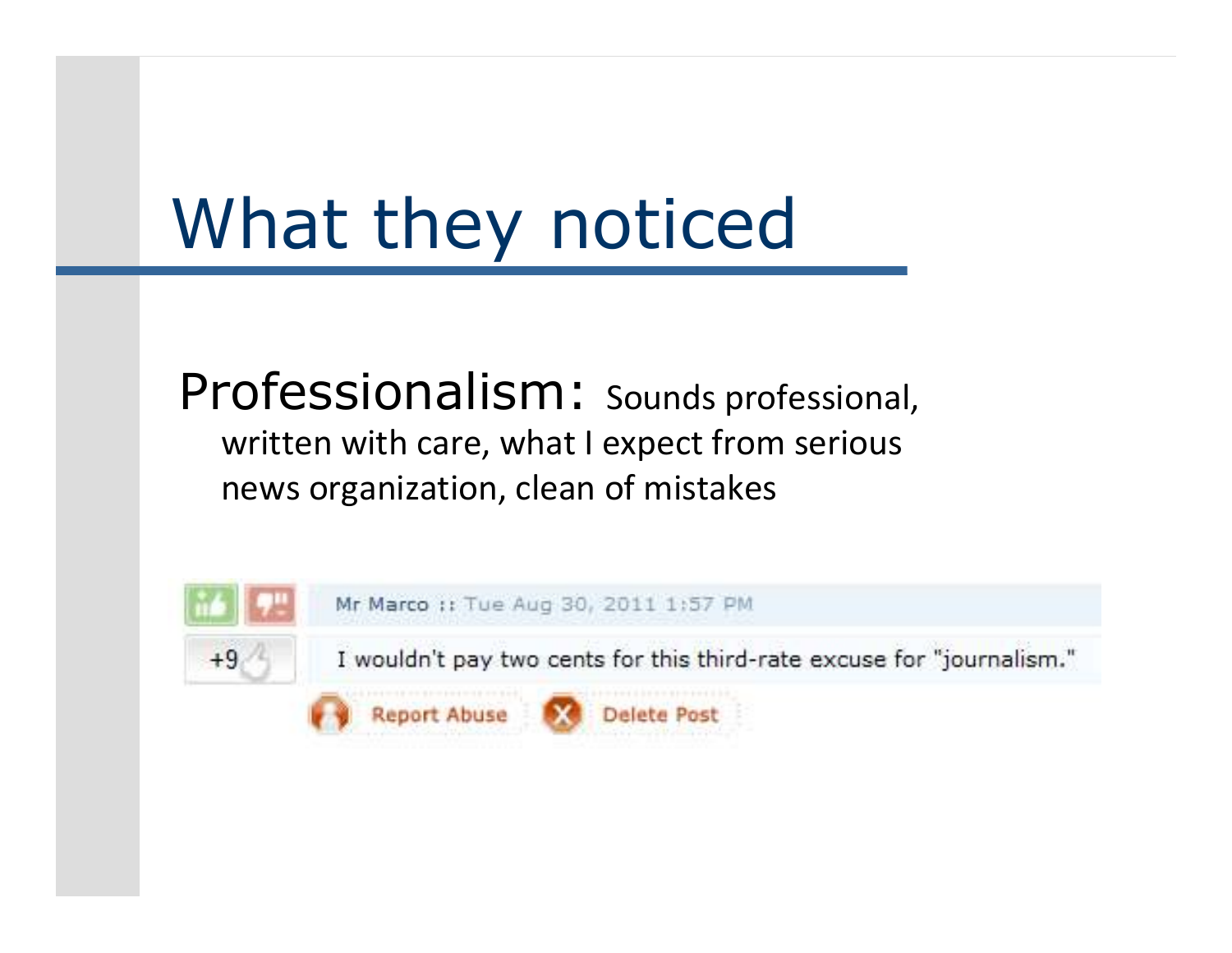# What they noticed

#### Organization: Something missing, hard to understand, wrong tone

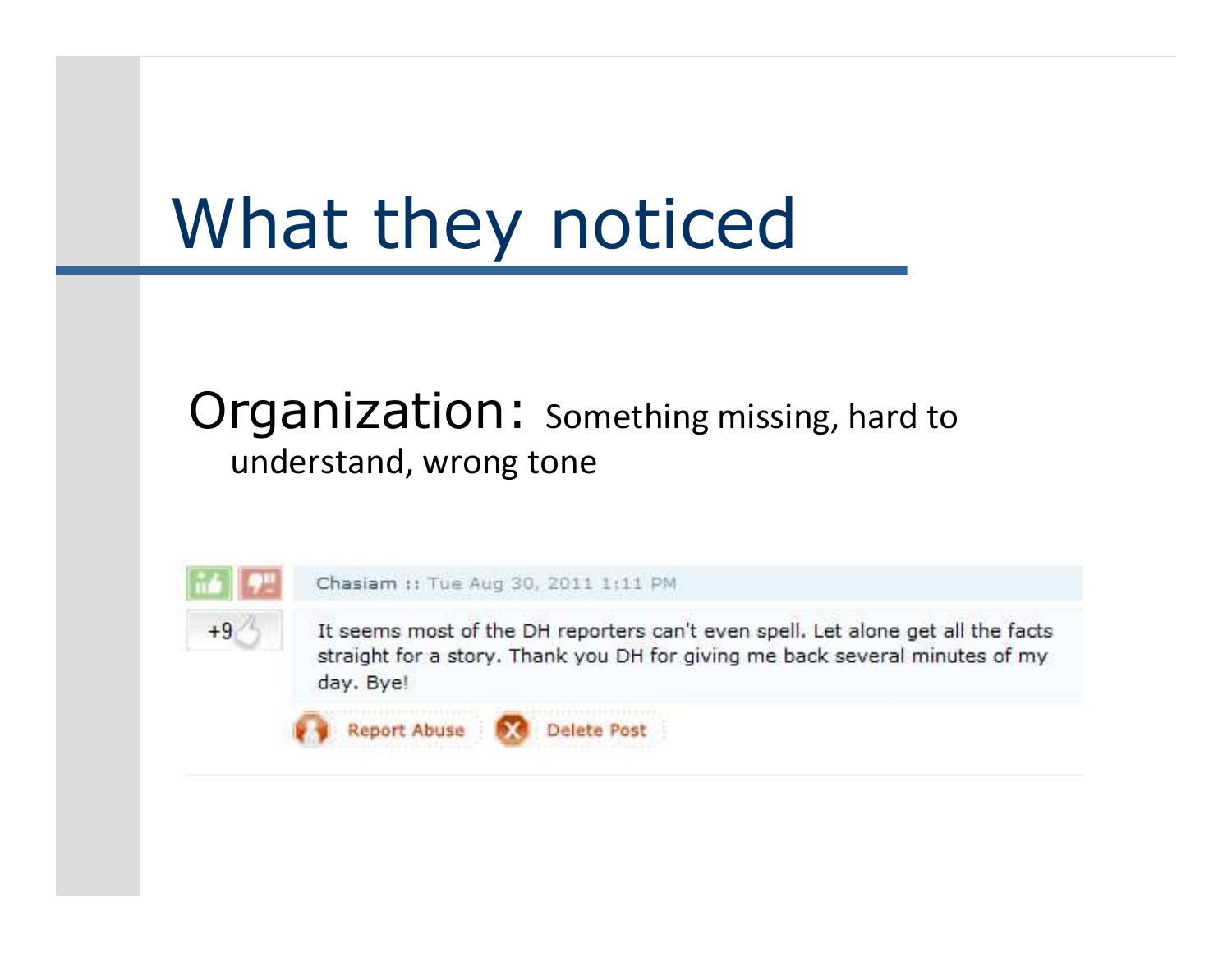## What they noticed

#### Grammar: Uses wrong words, isn't consistent, has grammar errors

│ v Header

St. Charles area men want government to leave them alone

 $\nabla$  Body

Two St. Charles area men have formed a bond over their mutual disdain for government telling them what they can and can't due on their property. Both men say they will fight as long and hard as they can to ensure they are able to live their lives the way they, and perhaps God, want them to.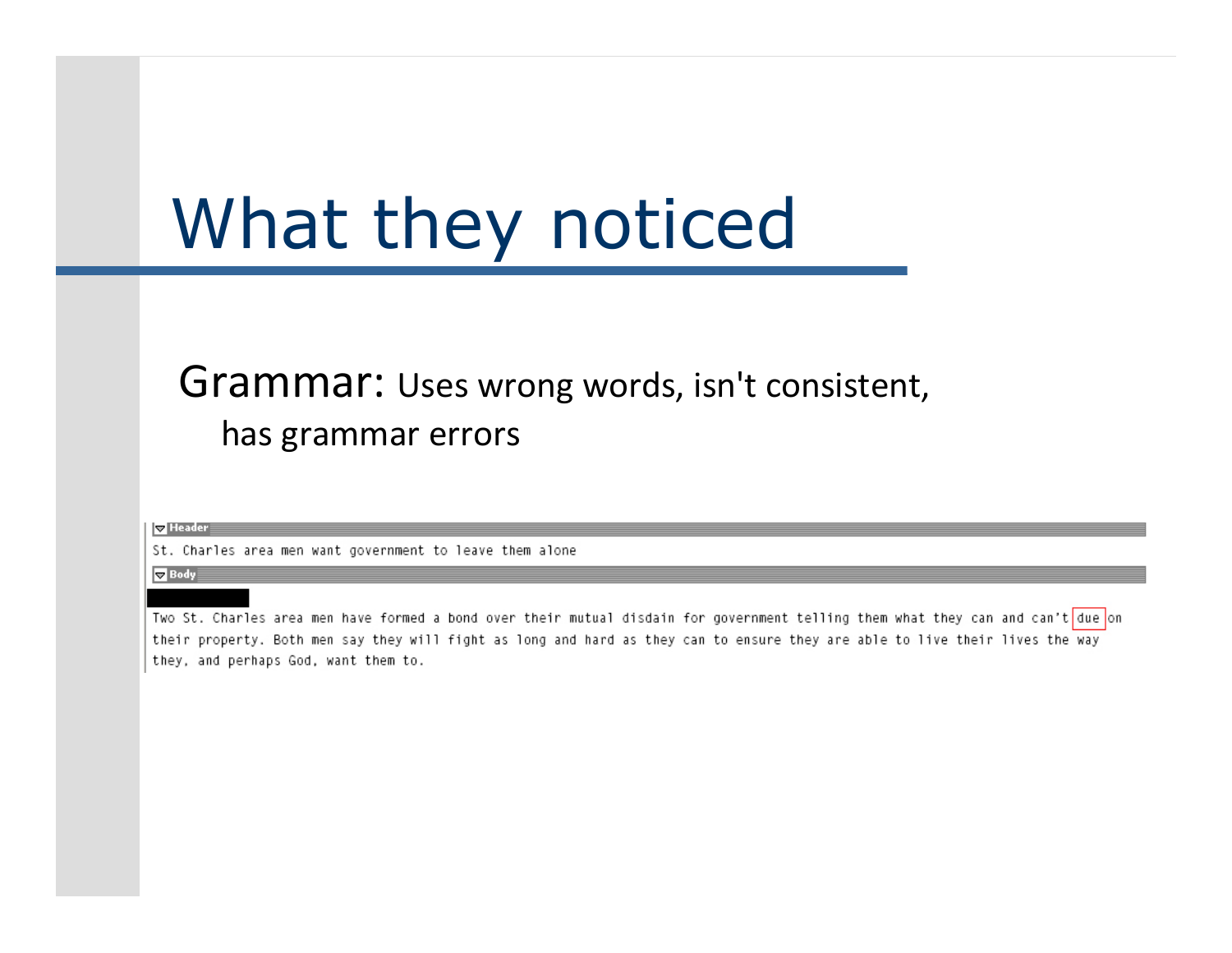#### What it means

# Editing makes a big difference and it's not imaginary.



I usually do not comment on much here, but come on - proofread DH! It's "lose control", not "loose control".

Wilson shot the victim in the back of the head at about 6:30 p.m. while she driving a van, causing the victim loose control of the vehicle, said Ofc. John Mirabelli, a Chicago Police spokesman.



#### MichaelD :: Fri Aug 19, 2011 12:31 PM

To whomever reads the public's comments to these articles and decides whether they "stay" or "go" and or gets suspended privaledges, maybe you should be checking people like Lee Filas, who wrote the worst opening paragraph I have seen in years. Does he actually get paid?

**Report Abuse Delete Post**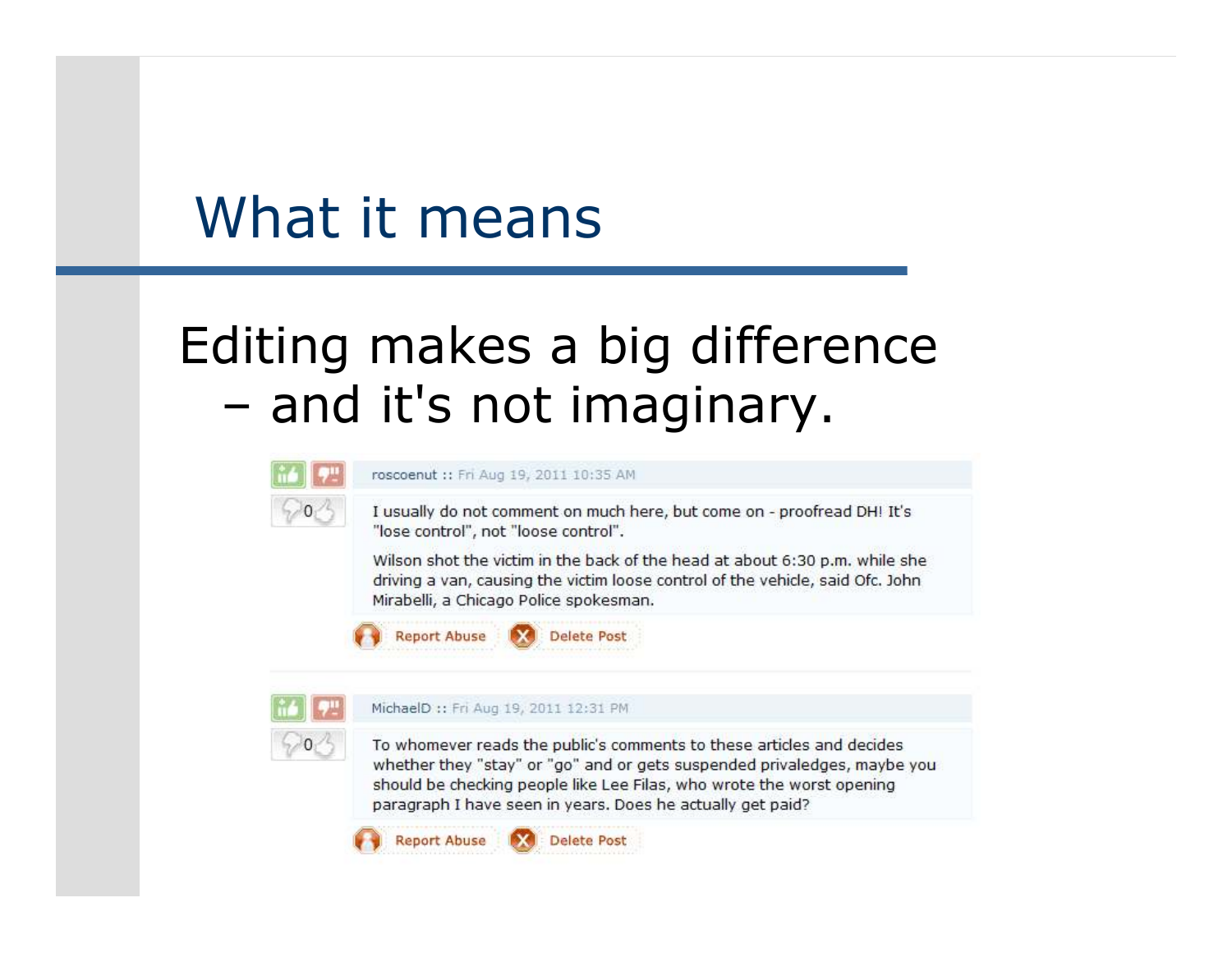# What to spendyour time on

Grammar: It's the most importantDetails: Make sure you've got 'em and they're consistent Structural: Make sure it's not confusing.

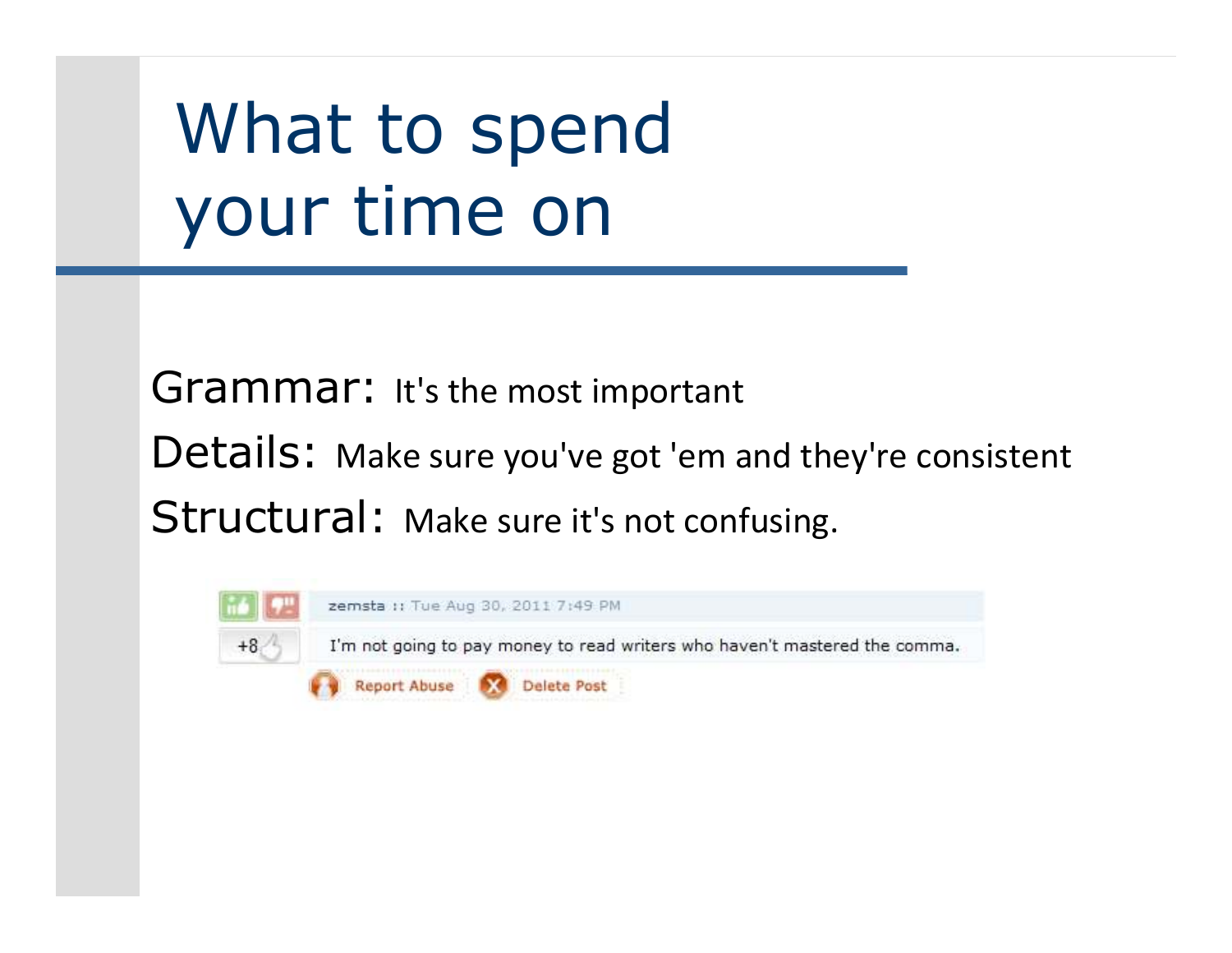What to *not*spend time on

#### Let go of some of your style rulesChallenge old 'newspaper' rulesYour boss's pet peeves

Please, in the name of Jack Mabley and other Daily Herald legends, recognize the difference between "less" (a measure of quantity ..less milk, less money, less educated) and "fewer" (a measure of number...fewer people, fewer mistakes, fewer editors).

**Bob Bregenzer**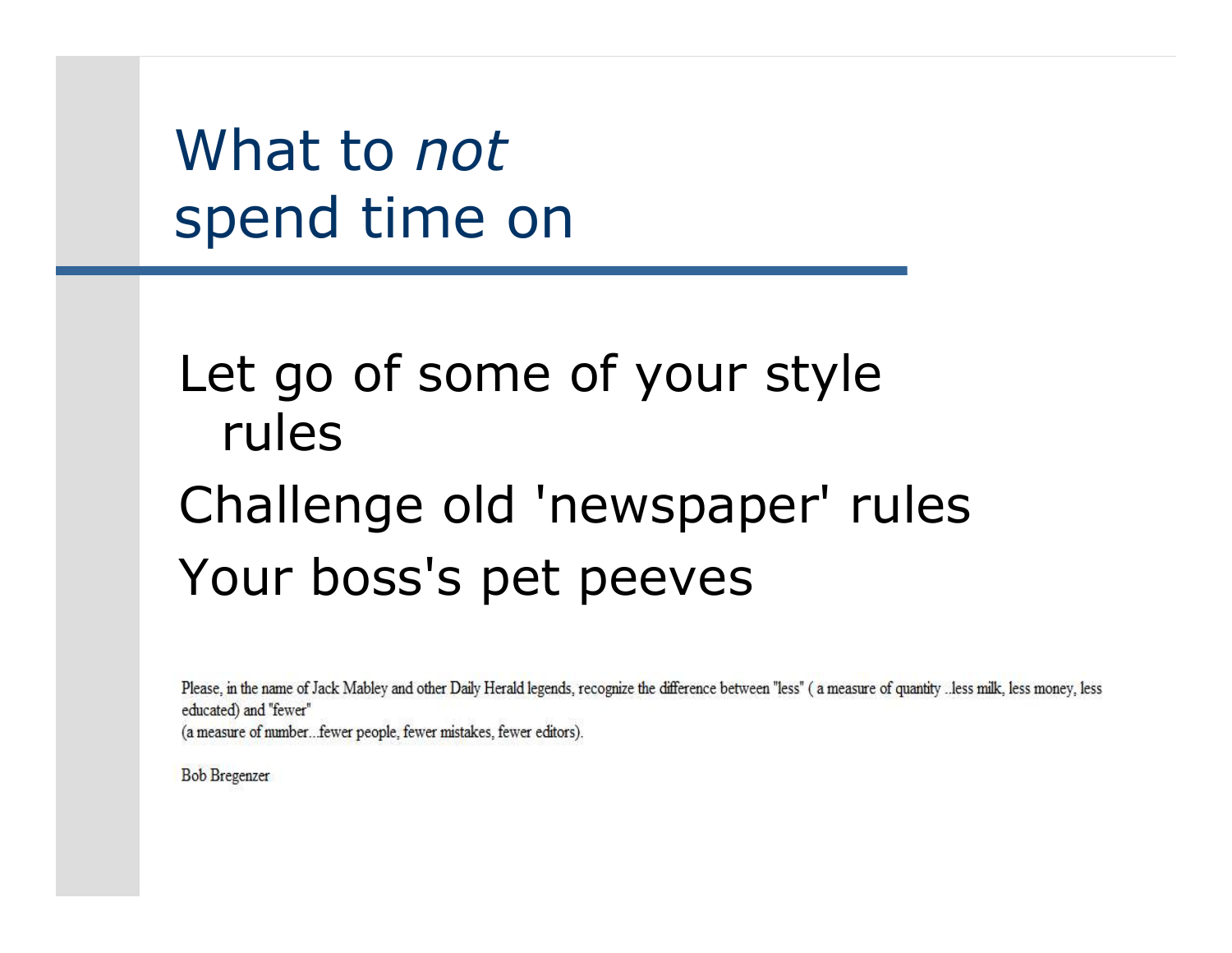## Know your audience

#### Casual readers don't set the quality bar as high as serious news readers do.

blnoble :: Sun Sep 18, 2011 10:10 AM

Double check your facts Daily Herald. Biggert represents the 13th district and Rutherford is from Pontiac. Sloppy journalism...

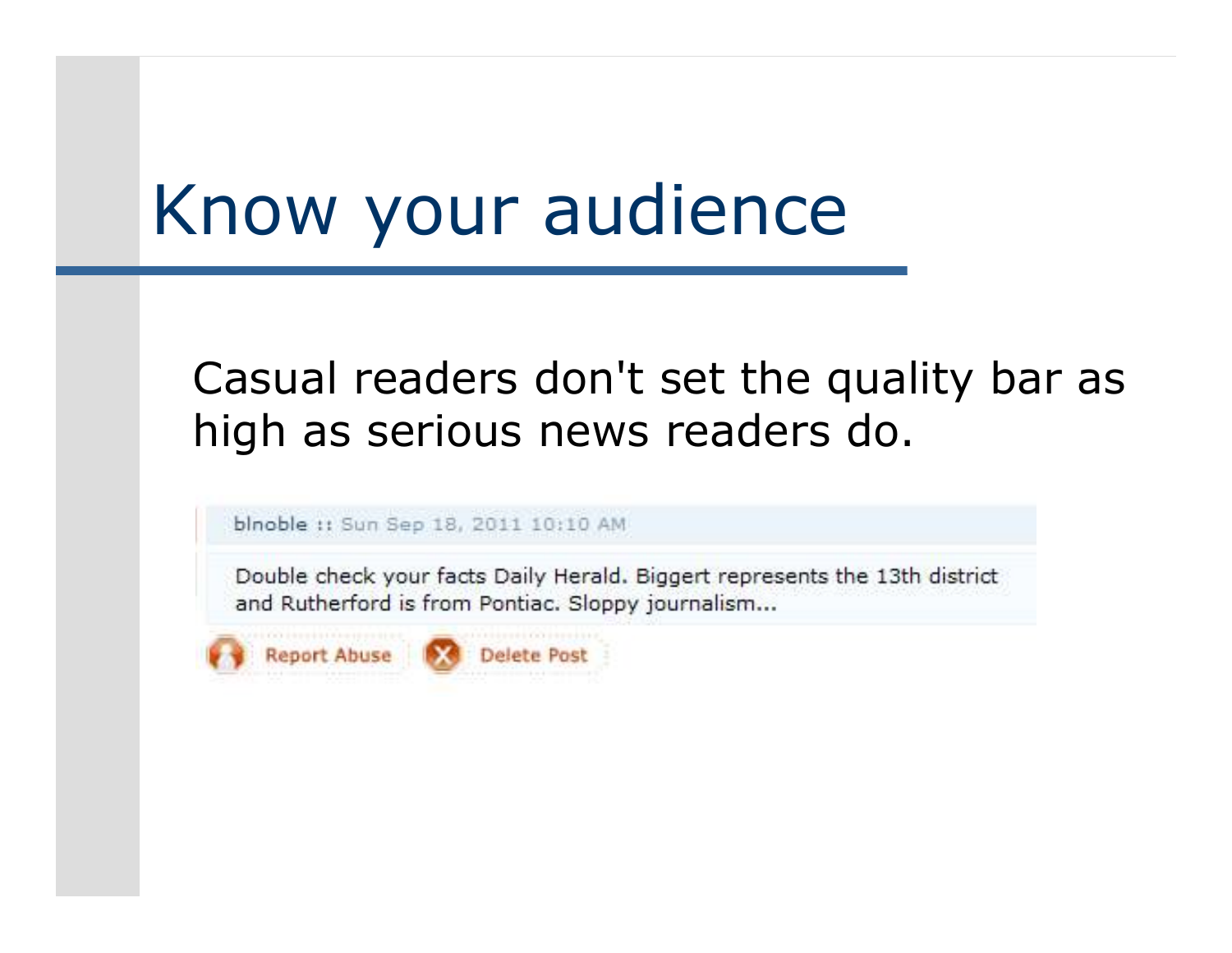# Everything **cannot** be a priority

#### Use fact not passion to decide

What *has* to be done?What *needs* to be done?What do you *want* to get done?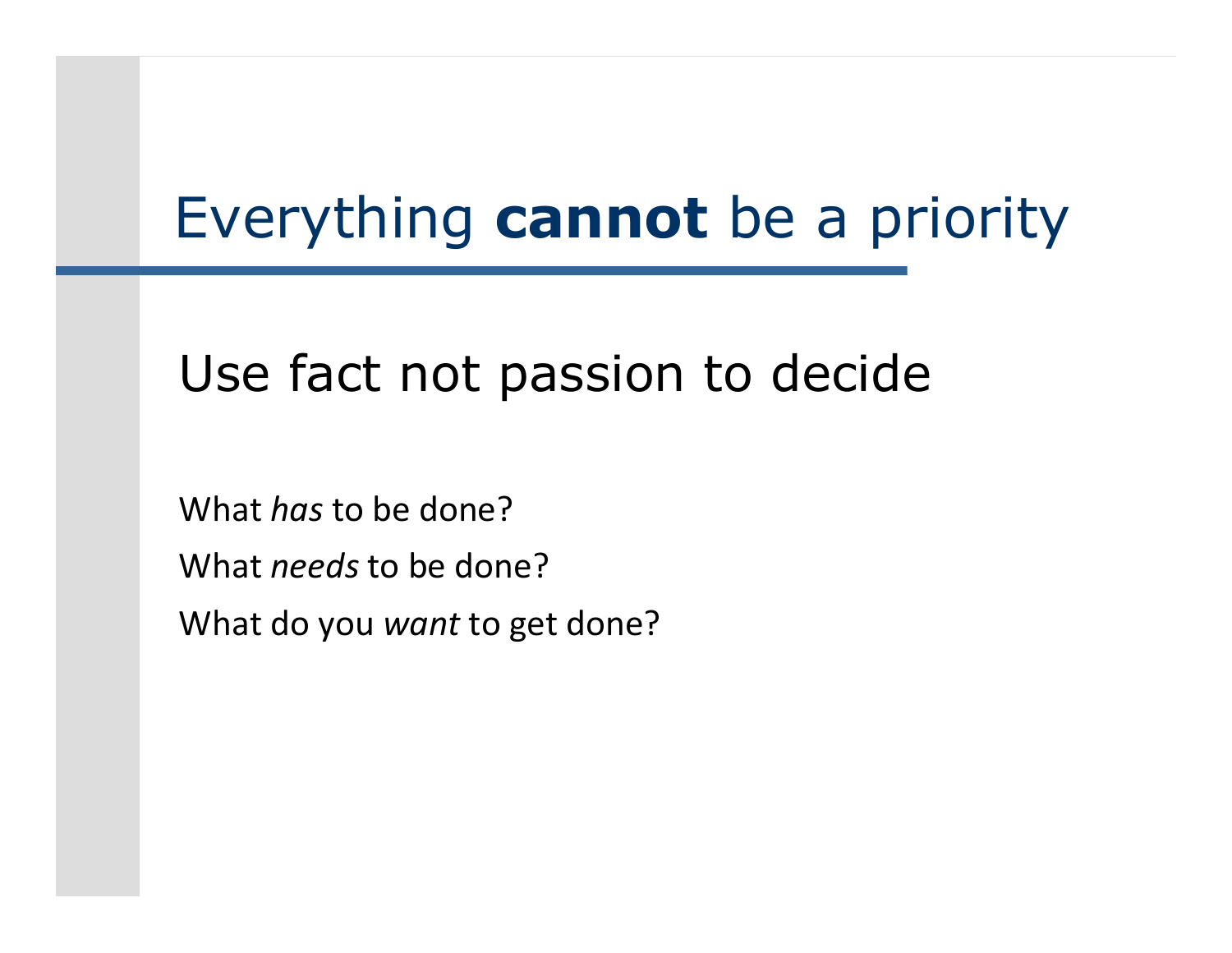## Corrections

#### Do you?Don't you?

**Opinion** 

Home » 2004 » 08 » 29 »

 $\overline{D}$  F-MAIL  $\overline{P}$  PRINT  $\overline{f}$  Like

Missouriar

#### Corrections

Sunday, August 29, 2004 | 12:00 a.m. CDT; updated 5:34 a.m. CDT, Sunday, July 20, 2008

**BY STAFF** 

A cutline on Page 1A on Friday incorrectly stated the high temperature for Thursday. The high temperature was 93.

A story on Page 8A on Friday about the Columbia Area Transportation Study Organization's hearing on proposed roadway extensions misquoted Ron Walkenbach and misidentified the neighborhood in which he lives. Walkenbach, a resident of Broadway Farms subdivision, said he thought new interchanges on Interstate 70 would only shift traffic problems. "I think we're trading one traffic congestion at Stadium and I-70 for traffic congestion at Fairview and Broadway," he said.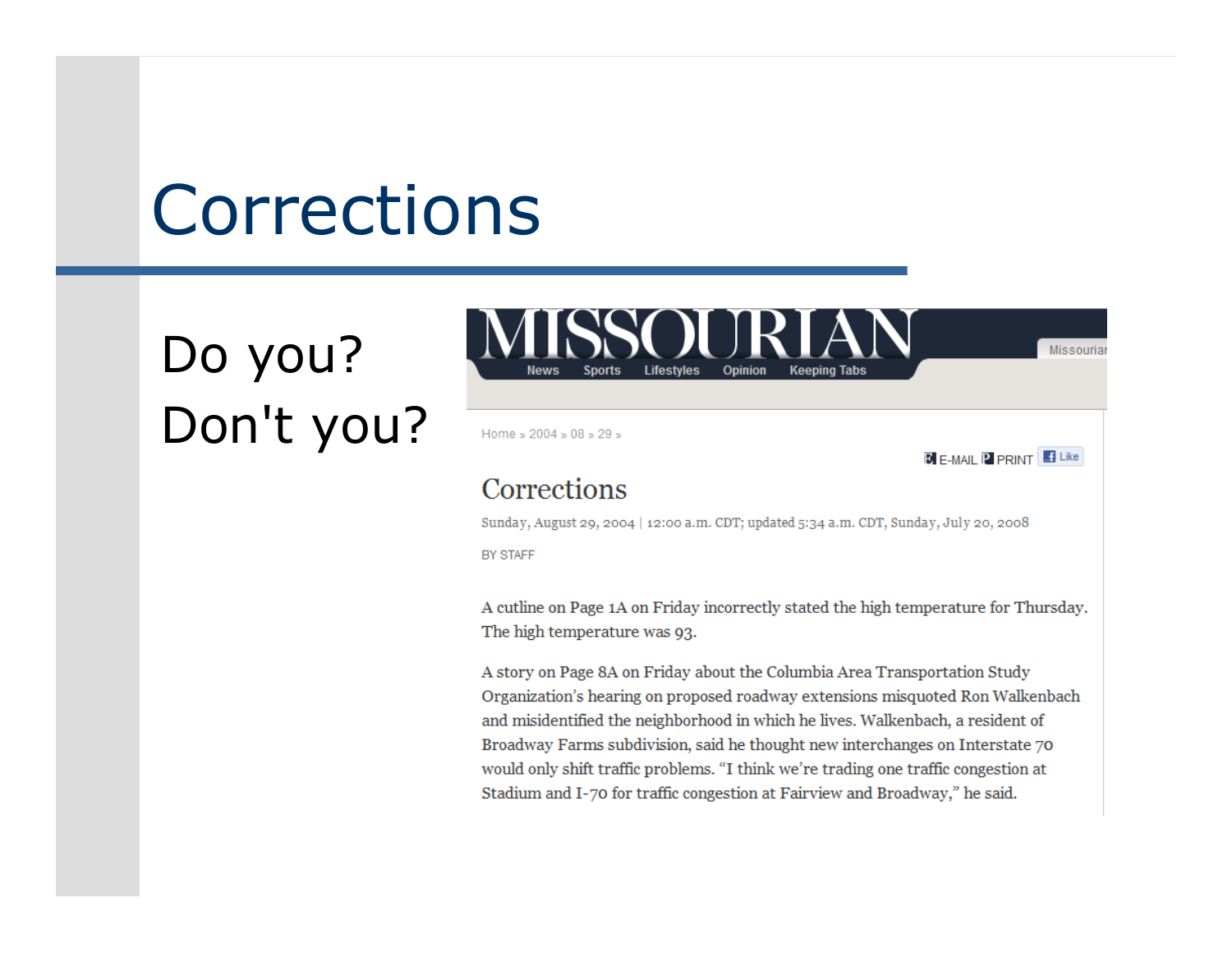## Corrections

#### What type? When?

OfcJoseph :: Fri Sep 09, 2011 9:33 AM

Actually, it's Saturday and Sunday, not on Friday. But the dates were right: September 10th and 11th. Hope to see lots of people there! Especially at the 9/11 Ceremony on Sunday at noon!



Teresa S :: Fri Sep 09, 2011 11:39 AM

Hi, OfcJoseph: Thanks for the heads up. I updated the article so it's correct now.

**Report Abuse** Delete Post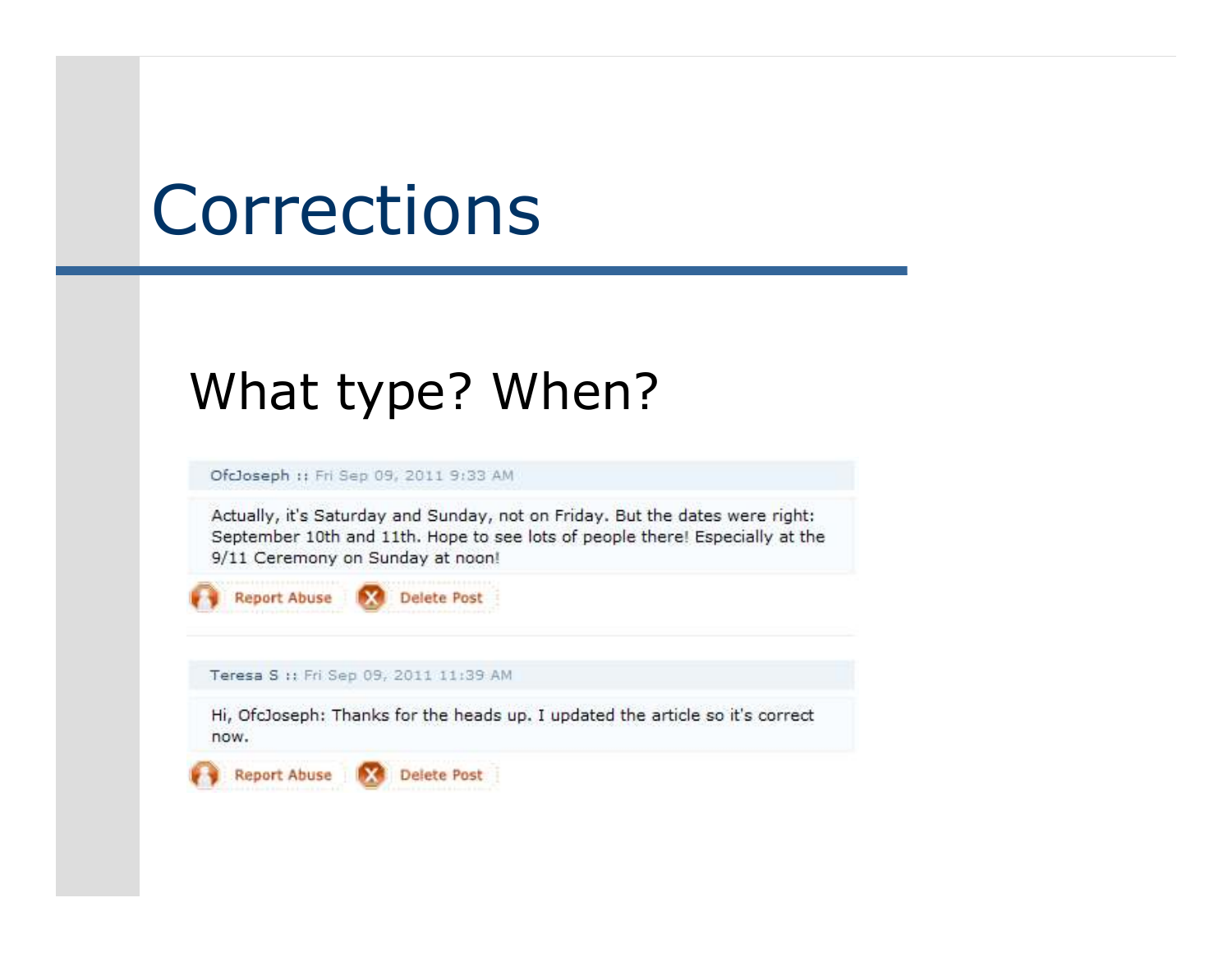# Additional reading

Fred Vultee's research presentation can be found at http://www.copydesk.org/handouts/2011/VulteeEdQuality.pdf

A summary can be found at: http://www.copydesk.org/board/journalismeducation/2011/research-shows-that-editing-matters/